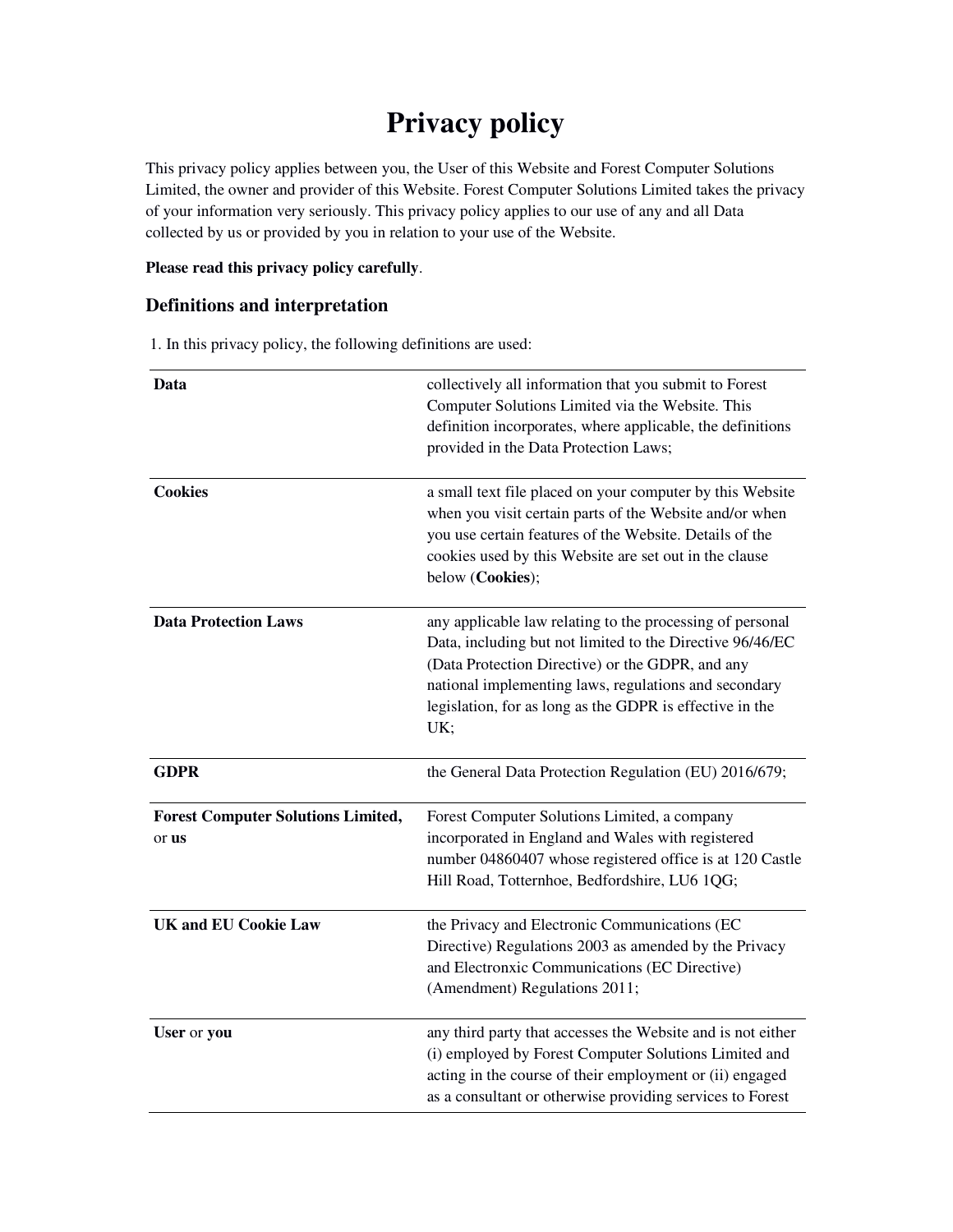Computer Solutions Limited and accessing the Website in connection with the provision of such services; and

| <b>Website</b> | the website that you are currently using.               |
|----------------|---------------------------------------------------------|
|                | https://www.forestcomputersolutions.com/, and any sub-  |
|                | domains of this site unless expressly excluded by their |
|                | own terms and conditions.                               |

- 2. In this privacy policy, unless the context requires a different interpretation:
	- a. the singular includes the plural and vice versa;
	- b. references to sub-clauses, clauses, schedules or appendices are to sub-clauses, clauses, schedules or appendices of this privacy policy;
	- c. a reference to a person includes firms, companies, government entities, trusts and partnerships;
	- d. "including" is understood to mean "including without limitation";
	- e. reference to any statutory provision includes any modification or amendment of it;
	- f. the headings and sub-headings do not form part of this privacy policy.

#### **Scope of this privacy policy**

- 3. This privacy policy applies only to the actions of Forest Computer Solutions Limited and Users with respect to this Website. It does not extend to any websites that can be accessed from this Website including, but not limited to, any links we may provide to social media websites.
- 4. For purposes of the applicable Data Protection Laws, Forest Computer Solutions Limited is the "data controller". This means that Forest Computer Solutions Limited determines the purposes for which, and the manner in which, your Data is processed.

#### **How we collect Data**

- 5. We collect Data in the following ways:
	- a. data is given to us by you; and
	- b. data is collected automatically.

#### **Data that is given to us by you**

- 6. Forest Computer Solutions Limited will collect your Data in a number of ways, for example:
	- a. when you contact us through the Website, by telephone, post, e-mail or through any other means;

in each case, in accordance with this privacy policy.

#### **Data that is collected automatically**

7. To the extent that you access the Website, we will collect your Data automatically, for example: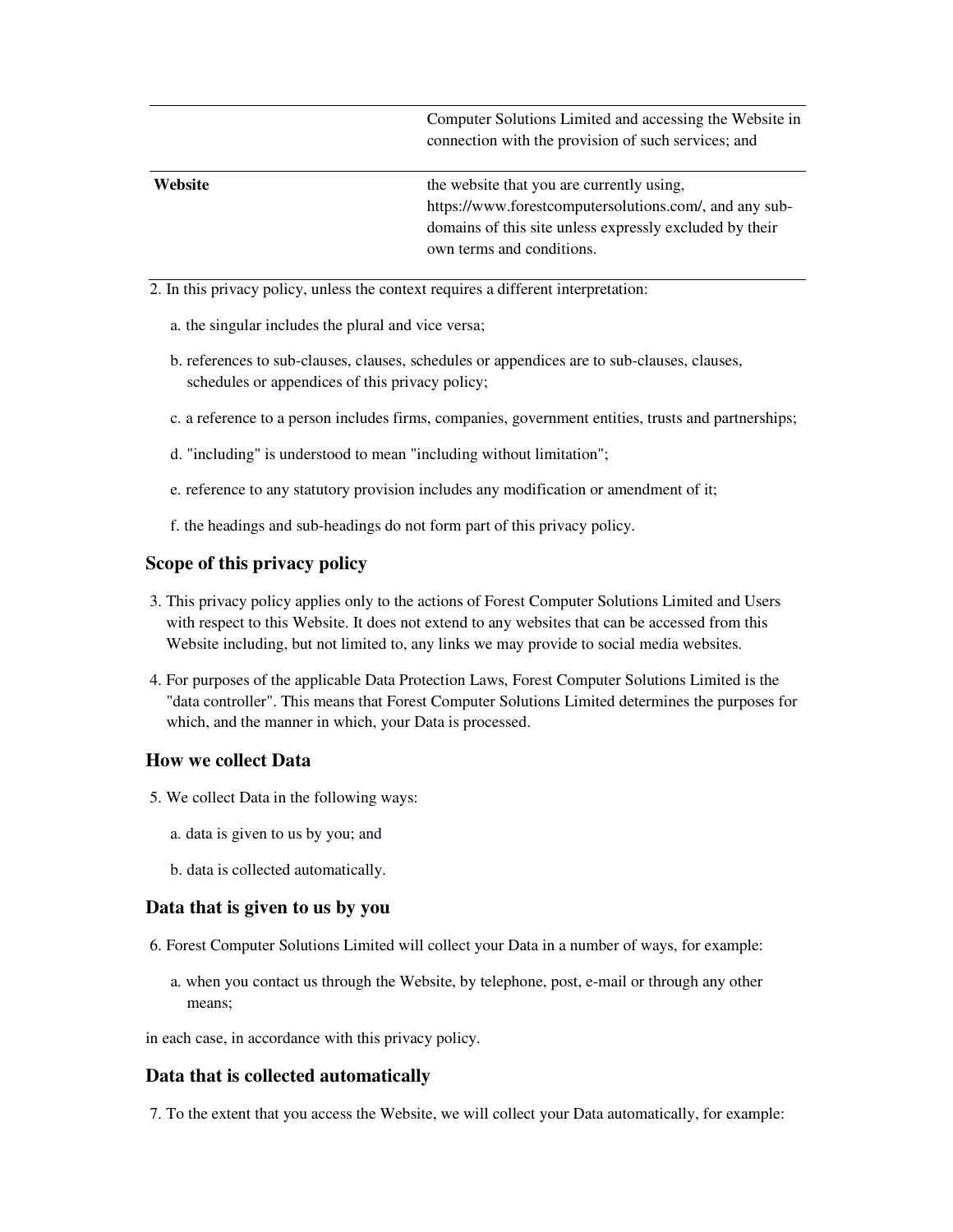- a. we automatically collect some information about your visit to the Website. This information helps us to make improvements to Website content and navigation, and includes your IP address, the date, times and frequency with which you access the Website and the way you use and interact with its content.
- b. we will collect your Data automatically via cookies, in line with the cookie settings on your browser. For more information about cookies, and how we use them on the Website, see the section below, headed "Cookies".

## **Keeping Data secure**

- 8. We will use technical and organisational measures to safeguard your Data, for example:
	- a. access to your account is controlled by a password and a user name that is unique to you.
	- b. we store your Data on secure servers.
- 9. Technical and organisational measures include measures to deal with any suspected data breach. If you suspect any misuse or loss or unauthorised access to your Data, please let us know immediately by contacting us via this e-mail address: keran@fcsluk.net.
- 10. If you want detailed information from Get Safe Online on how to protect your information and your computers and devices against fraud, identity theft, viruses and many other online problems, please visit www.getsafeonline.org. Get Safe Online is supported by HM Government and leading businesses.

## **Data retention**

- 11. Unless a longer retention period is required or permitted by law, we will only hold your Data on our systems for the period necessary to fulfil the purposes outlined in this privacy policy or until you request that the Data be deleted.
- 12. Even if we delete your Data, it may persist on backup or archival media for legal, tax or regulatory purposes.

## **Your rights**

- 13. You have the following rights in relation to your Data:
	- a. **Right to access** the right to request (i) copies of the information we hold about you at any time, or (ii) that we modify, update or delete such information. If we provide you with access to the information we hold about you, we will not charge you for this, unless your request is "manifestly unfounded or excessive." Where we are legally permitted to do so, we may refuse your request. If we refuse your request, we will tell you the reasons why.
	- b. **Right to correct** the right to have your Data rectified if it is inaccurate or incomplete.
	- c. **Right to erase** the right to request that we delete or remove your Data from our systems.
	- d. **Right to restrict our use of your Data** the right to "block" us from using your Data or limit the way in which we can use it.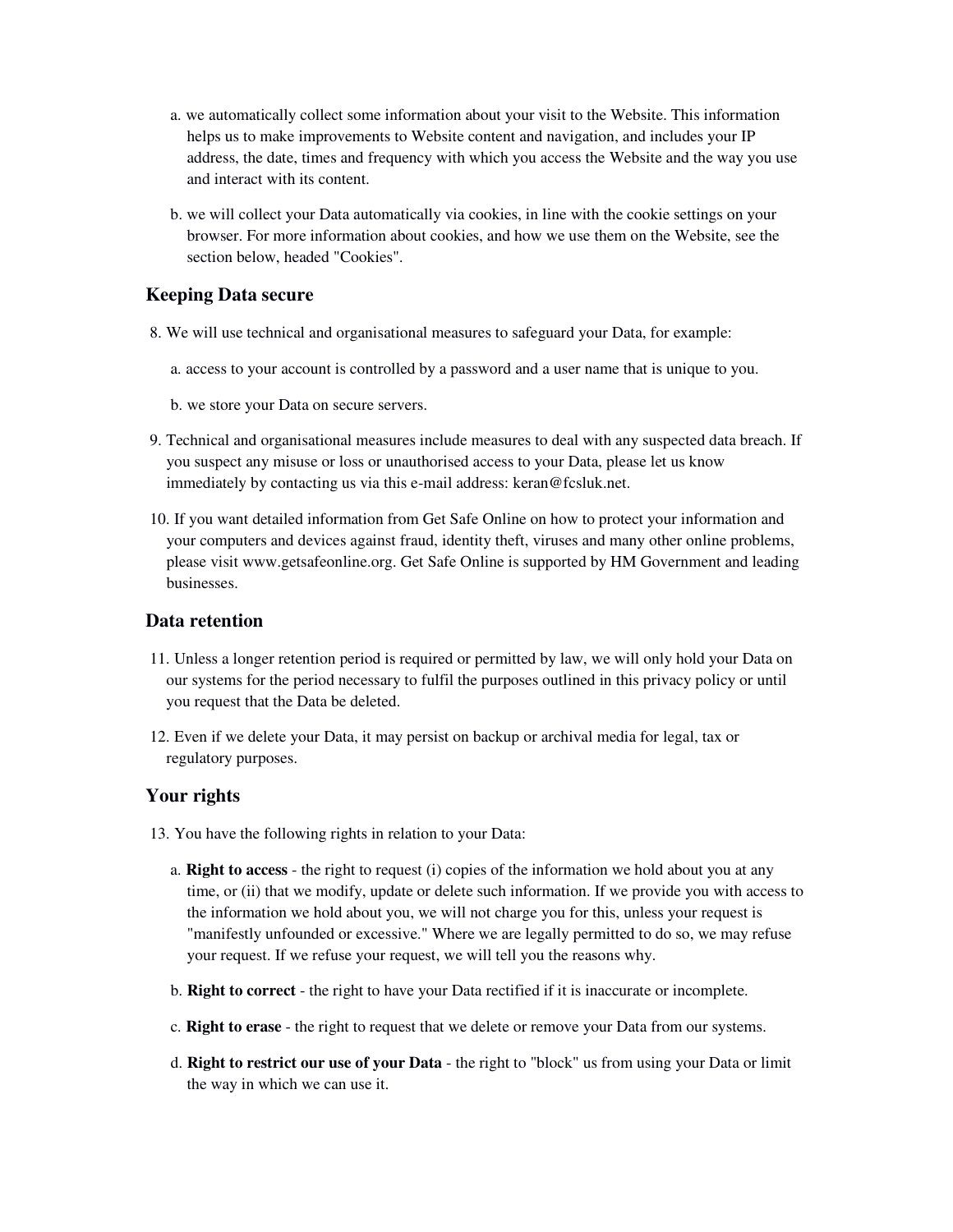- e. **Right to data portability** the right to request that we move, copy or transfer your Data.
- f. **Right to object** the right to object to our use of your Data including where we use it for our legitimate interests.
- 14. To make enquiries, exercise any of your rights set out above, or withdraw your consent to the processing of your Data (where consent is our legal basis for processing your Data), please contact us via this e-mail address: keran@fcsluk.net.
- 15. If you are not satisfied with the way a complaint you make in relation to your Data is handled by us, you may be able to refer your complaint to the relevant data protection authority. For the UK, this is the Information Commissioner's Office (ICO). The ICO's contact details can be found on their website at https://ico.org.uk/.
- 16. It is important that the Data we hold about you is accurate and current. Please keep us informed if your Data changes during the period for which we hold it.

## **Links to other websites**

 17. This Website may, from time to time, provide links to other websites. We have no control over such websites and are not responsible for the content of these websites. This privacy policy does not extend to your use of such websites. You are advised to read the privacy policy or statement of other websites prior to using them.

## **Changes of business ownership and control**

- 18. Forest Computer Solutions Limited may, from time to time, expand or reduce our business and this may involve the sale and/or the transfer of control of all or part of Forest Computer Solutions Limited. Data provided by Users will, where it is relevant to any part of our business so transferred, be transferred along with that part and the new owner or newly controlling party will, under the terms of this privacy policy, be permitted to use the Data for the purposes for which it was originally supplied to us.
- 19. We may also disclose Data to a prospective purchaser of our business or any part of it.
- 20. In the above instances, we will take steps with the aim of ensuring your privacy is protected.

#### **Cookies**

- 21. This Website may place and access certain Cookies on your computer. Forest Computer Solutions Limited uses Cookies to improve your experience of using the Website and to improve our range of products and services. Forest Computer Solutions Limited has carefully chosen these Cookies and has taken steps to ensure that your privacy is protected and respected at all times.
- 22. All Cookies used by this Website are used in accordance with current UK and EU Cookie Law.
- 23. Before the Website places Cookies on your computer, you will be presented with a message bar requesting your consent to set those Cookies. By giving your consent to the placing of Cookies, you are enabling Forest Computer Solutions Limited to provide a better experience and service to you. You may, if you wish, deny consent to the placing of Cookies; however certain features of the Website may not function fully or as intended.